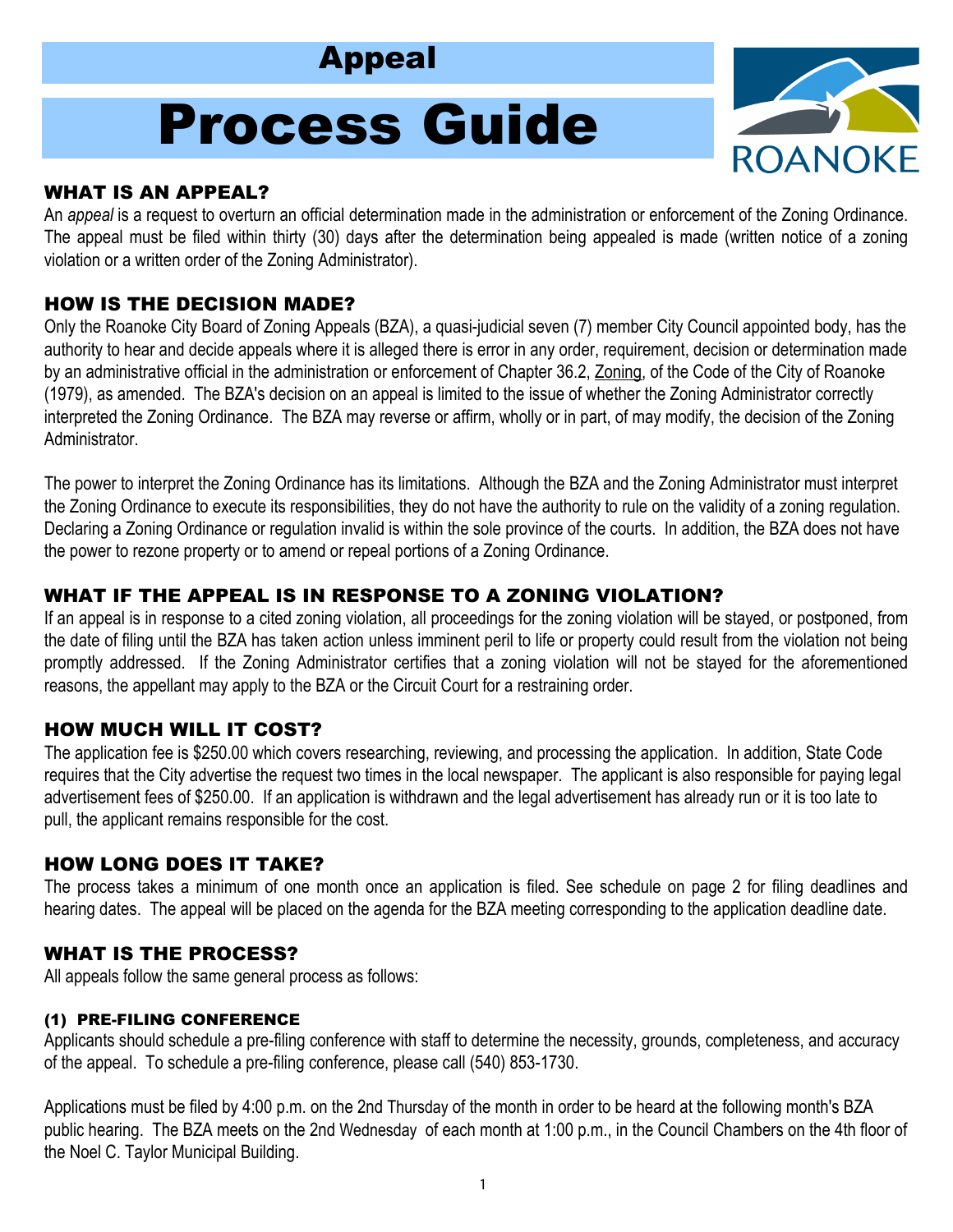| <b>Filing Deadlines</b> |                                              |  |  |  |
|-------------------------|----------------------------------------------|--|--|--|
| <b>Filing Deadline</b>  | <b>Board of Zoning Appeal Public Hearing</b> |  |  |  |
| December 14, 2017       | January 10, 2018                             |  |  |  |
| January 11, 2018        | February 14, 2018                            |  |  |  |
| February 8, 2018        | March 14, 2018                               |  |  |  |
| March 8, 2018           | April 11, 2018                               |  |  |  |
| April 12, 2018          | May 9, 2018                                  |  |  |  |
| May 10, 2018            | June 13, 2018                                |  |  |  |
| June 14, 2018           | July 11, 2018                                |  |  |  |
| July 12, 2018           | August 8, 2018                               |  |  |  |
| August 9, 2018          | September 12, 2018                           |  |  |  |
| September 13, 2018      | October 10, 2018                             |  |  |  |
| October 11, 2018        | November 14, 2018                            |  |  |  |
| November 8, 2018        | December 12, 2018                            |  |  |  |
| December 13, 2018       | January 9, 2019                              |  |  |  |

\*Late applications will be held until the following filing deadline. Hearing dates will change if the application is postponed or continued by action of the applicant or Board of Zoning Appeals. Applicants are strongly advised to discuss the proposed variance with area neighborhood organizations and/or civic leagues and adjoining property owners prior to filing an application.

# (2) APPLICATION SUBMITTAL

An appeal, consisting of the following components, must be filed in Room 166 of the Noel C. Taylor Municipal Building, 215 Church Avenue, Roanoke, Virginia 24011. An appeal may be made by any person aggrieved by any determination of the Zoning Administrator or by any officer, department, board, or bureau of the City affected by any decision of the Zoning Administrator. Because an appeal is a legal matter, it is strongly recommended that an attorney represent you and assist with the preparation of the appeal application. Staff will check the application for completeness before accepting it for filing. If there are delinquent real estate taxes owed on the subject property, the application will not be processed until such time as the taxes are paid in full.

- **(a) Application Form.** The application must be signed by the applicant(s). If the applicant(s) is not the property owner(s), the property owner(s) must also sign the application form or submit a consent letter at the time of filing. If a legal representative signs for a property owner, a copy of the executed power of attorney is required.
- **(b) Written Narrative.** An informative yet concise explanation of the appeal, specifying the grounds for the appeal.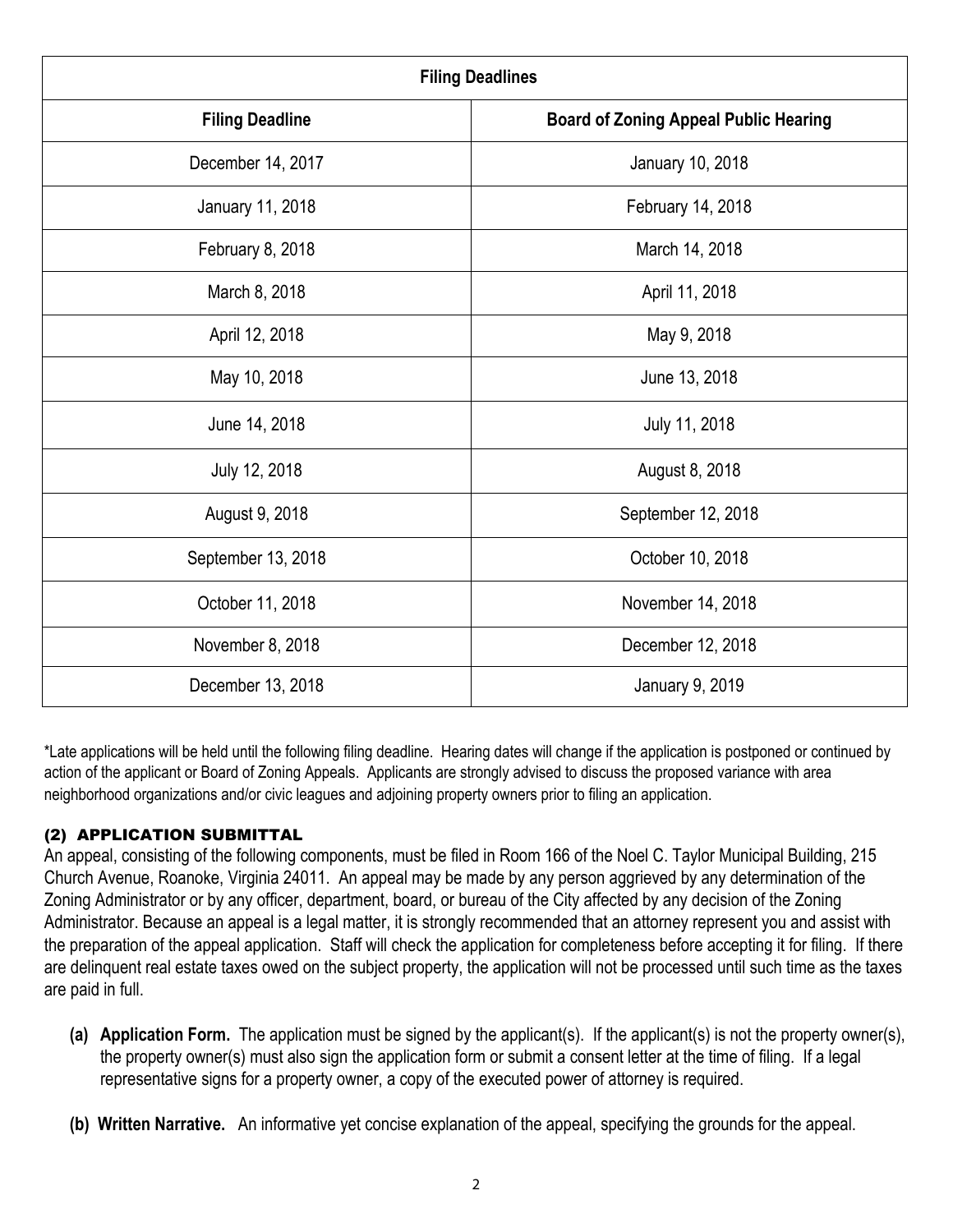- **(c) Exhibits.** Exhibits such as documents, renderings, or plans used to illustrate the grounds for the appeal. If a rendering or plan is larger than 11" x 17", 10 copies must be provided by the applicant.
- **(d) Filing Fee.** Check for \$250.00 made payable to *Treasurer, City of Roanoke*.

#### (3) POST-FILING PROCESS:

- **(a) Staff Review:** Once an appeal has been filed, it is distributed to the BZA; applicable City staff; affected neighborhood organizations, and adjoining localities (if applicable) for comment. Staff then prepares a report for the BZA's consideration which include pertinent code sections and the basis upon which the appealed decision, determination, or order was made. A copy of the staff report is mailed to the applicant approximately one week prior to the public hearing.
- **(b) Public Notice:** Notice of public hearing is published two times as a legal advertisement in the Roanoke Times and mailed to adjoining property owners, including those immediately across the street. The notice includes a general description of the appeal as well as the time and location of the public hearing
- **(c) Board of Zoning Appeals Public Hearing:** The BZA's public hearing is held the second Wednesday (see page 2 for specific dates) of each month at 1:00 p.m. on the 4<sup>th</sup> floor of the Noel C. Taylor Municipal Building in Council Chambers. Applicant's are not required to attend the public hearing, but attendance is highly recommended. Anyone from the public may speak or submit written comments in favor of, or in opposition to, any request.

At the BZA's public hearing, the applicant presents the appeal; staff presents its report; the BZA takes public comment; and the BZA discusses the appeal and takes action. The concurring vote of a majority of the membership of the BZA is necessary to reverse the determination of the Zoning Administrator. This means at least four (4) members of the seven (7) member BZA must vote in favor of reversing the determination, even if there are only four (4) members present.

Any decision of the Board is final; however, the applicant or an aggrieved party may file an appeal with the Clerk of the Circuit Court within thirty (30) days after the final decision of the Board. Once the board considers and renders a decision on an application the board cannot reconsider a substantially similar request for one (1) year, except when the decision is the subject of a motion to rehear as set forth in the Board's bylaws.